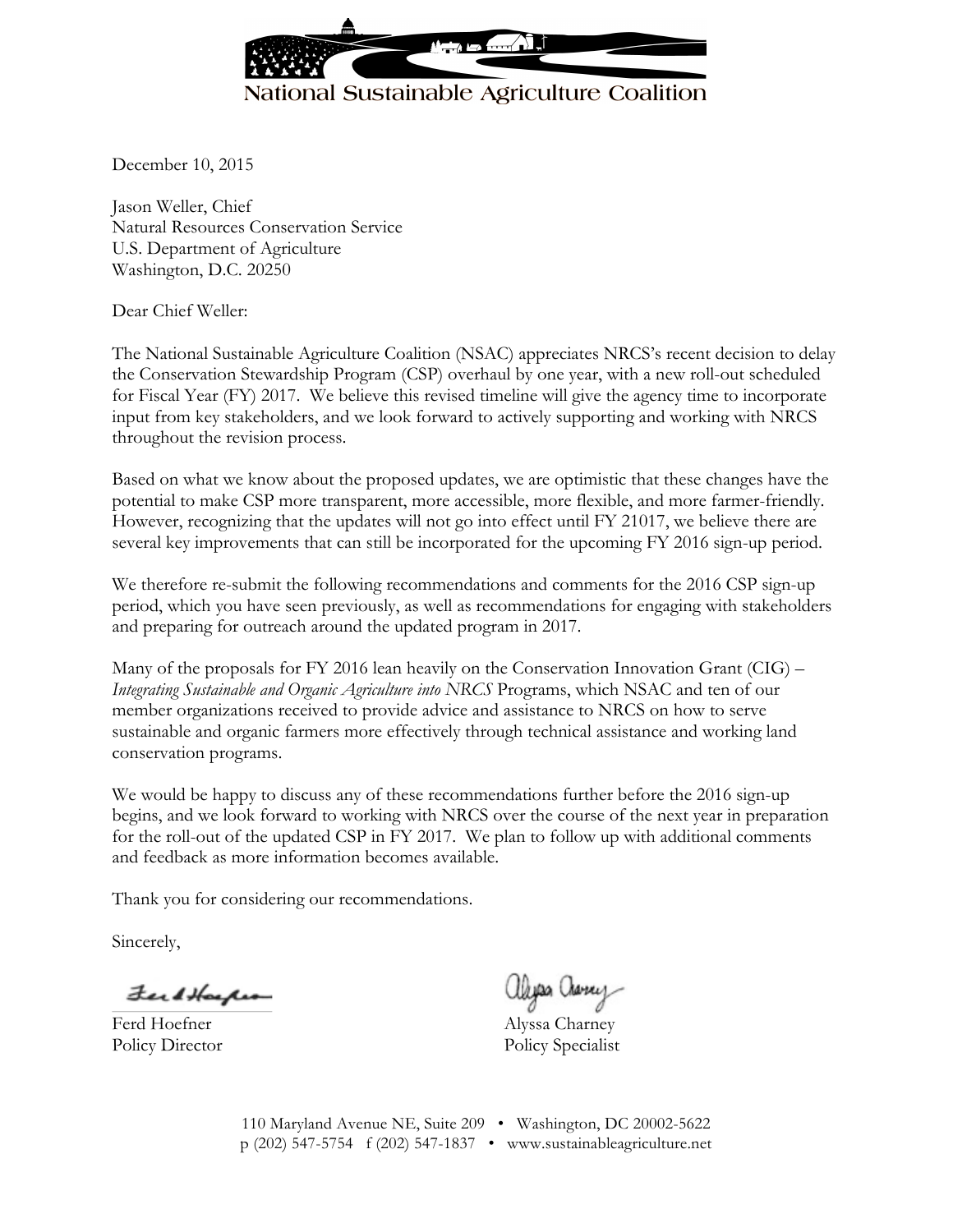## **Conservation Stewardship Program Recommendations for Fiscal Year 2016 Implementation and Planning for Fiscal Year 2017 Overhaul**

# **2016 RECOMMENDATIONS**

As you are well aware, the purpose of CSP is and always has been to reward producers for their commitment to advanced conservation systems and for the conservation and environmental performance of those systems. As mandated by statute, NRCS must preserve CSP's unique focus on conservation performance and environmental benefits.

We look forward to learning more about how the new screening and ranking system will continue to maintain CSP's performance-based identity in FY 2017, but there are several updates to the program, as described below, that NRCS can still implement prior to the FY 2016 enrollment period to strengthen CSP's ability to reward environmental benefits.

Payments for conservation planning, beneficial soil health activities, support for organic transition, increased points for key enhancements, as well as a minimum conservation benefit threshold for eligible activities offer a clear path forward for NRCS to ensure that CSP supports and rewards the best stewards in FY 2016. The changes described below, with corresponding and previously submitted detailed proposals in Appendix A, identify simple adjustments, all supported by existing statute, which NRCS can make to CSP for the FY 2016 enrollment period.

# **a. Comprehensive Conservation Planning**

We strongly urge NRCS to implement the supplement payment option for comprehensive conservation planning in time for the FY 16 sign up, as included in the 2014 Farm Bill. Congress provided clear instruction for NRCS to offer payments for conservation planning, which can play an incredibly important role in helping a farmer select the best and most appropriate enhancements for their operation. Planning enhances the conservation cost-effectiveness of individual contracts and CSP as a whole, and producers who undertake comprehensive conservation planning as a part of their overall CSP contract should receive financial and technical assistance from NRCS. A model for this planning and payment structure already exists in the Conservation Activity Plans (CAPs) in NRCS's Environmental Quality Incentives Program (EQIP). See Appendix A for a detailed proposal on conservation planning.

# **b. Support Soil Health through CSP Activities and Payments**

Resource-Conserving Crop Rotations (RCCRs) are among the most effective systems for improving soil health. In addition to RCCRs, Intensive Rotational Grazing provides an opportunity for livestock producers to implement practices with similar soil health benefits. Despite the availability of these enhancements, CSP is not receiving recognition for what it can deliver for soil health. NRCS should widely promote CSP as the leading program for farmers looking to adopt cover crops, diversify production, and improve soil health, and should strongly encourage the adoption of RCCRs. To help ensure that RCCRs are attractive to farmers, NRCS should increase the supplemental payment rate from \$12 to \$20 per acre to incentivize adoption and reward the farmers' investment. NRCS should also highlight and promote management intensive rotational grazing,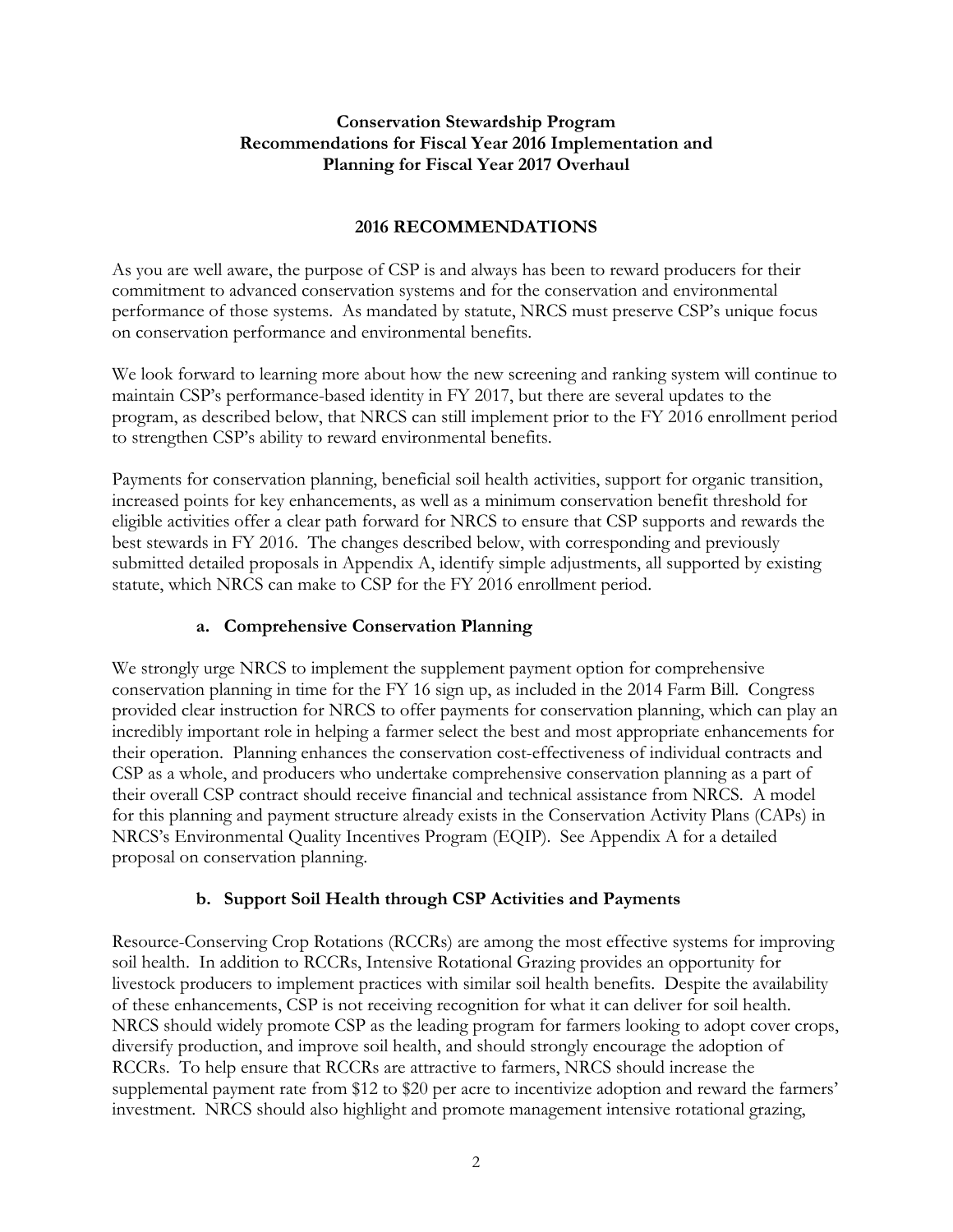with robust ranking and payment considerations for livestock producers who adopt this enhancement. See Appendix A for a detailed proposal on these critical soil health activities.

# **c. Raise Scores and Payment for Organic Transition**

CSP has enormous potential to service sustainable and organic operations by offering a rich array of conservation activities that are suited to these systems. In particular, transitioning to organic producers face unique conservation challenges, and CSP can provide them with much needed support through conservation practices and technical assistance. Unfortunately, the existing scoring and payment systems for the two organic transition enhancements (transition to organic cropping and grazing) grossly undervalue their conservation benefits, and this is clearly reflected in low adoption rates of these enhancements. NRCS should increase the environmental benefit scores for WQL20 (transition to organic cropping) and WQL19 (transition to organic grazing) in order to appropriately reward the conservation benefits achieved through organic transition in FY 2016. See Appendix A for a detailed proposal on these organic transition enhancements.

## **d. Increase Environmental Benefit Scores for key Enhancements**

There are several key activities that offer valuable benefits and opportunities for sustainable systems, but unfortunately many of these enhancements currently receive environmental benefit scores that are far too low in relation to their conservation benefits and required producer investment. Given that the enhancements offered through CSP will undergo a major restructuring for FY 2017, the FY 2016 enrollment period presents an opportunity for NRCS to make the simple adjustment to these enhancements, in order to ensure that payments provide appropriate incentive for producers to adopt these enhancements that offer high levels of stewardship. See Appendix A for a detailed proposal on the enhancements that should be revisited and rescored with a higher point value for FY 2016.

# **e. Minimum Threshold of CPPE points for all Enhancements**

CSP enhancements are assigned conservation benefit scores based on the overall level of expected conservation and environmental benefits from adoption, as determined by NRCS's "conservation practice physical effects (CPPE) system. These conservation benefit scores are the heart of CSP's performance-based identity, and so it is disconcerting that there remains a strong disconnect between the most frequently selected enhancements and the highest ranking enhancements. This divide is also further exacerbated by the fact that there is no minimum threshold of enhancement points.

The lack of a minimum CPPE threshold unfortunately makes it possible for producers to meet the additionality requirement by selecting one or two relatively low-bar new activities. We urge NRCS to ensure that CSP additionality requirements cannot be met through this process. The inclusion of a minimum score threshold would not only help ensure that all contracts yield substantial additional conservation benefits, but it would also help producers think of their farm in a systems-based context and consider what fits within their system rather than simply reverting to what is easy. See Appendix A for a detailed proposal on the importance of a minimum threshold of CPPE points for all enhancements.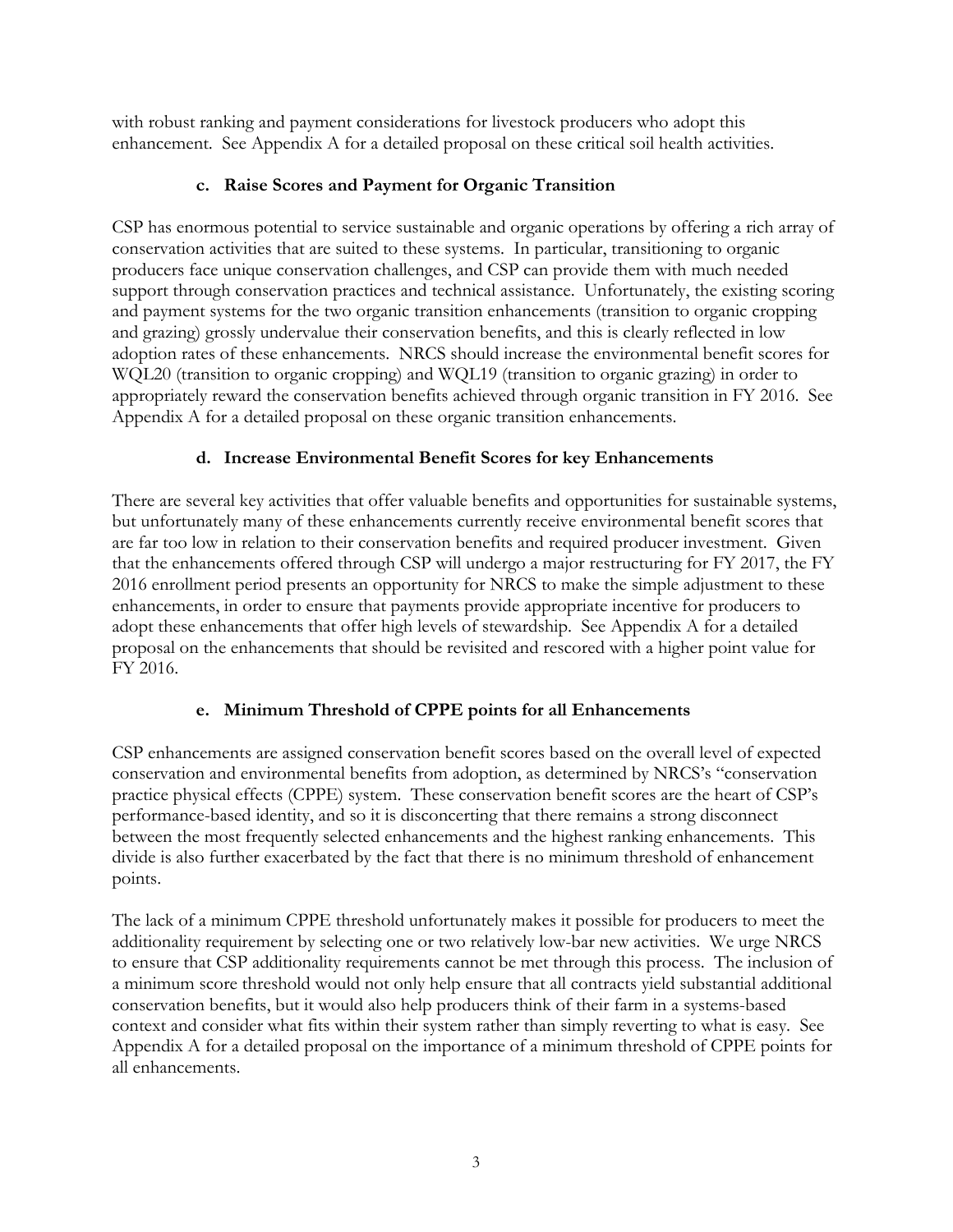#### **2017 PROGRAM UPDATES**

The revised timeline for the refresh presents an opportunity for NRCS to develop and implement revisions that accurately reflect the concerns of producers, field staff, and key partners. NRCS should engage in a transparent overhaul process that provides room for stakeholders to provide feedback on the proposed changes.

We plan to submit comprehensive recommendations over the course of the next six months, and we hope to engage with NRCS around how applications will be ranked, scored, and rewarded. We look forward to learning the specifics of revised payment formulas, in order to understand how CSP will retain its critical performance-based identity.

Additionally, we would like to directly engage with NRCS on the new plan of linking all enhancements to specific practice standards. We applaud this effort to ensure that CSP participants truly go above and beyond in their level of stewardship, but we will be looking to NRCS for assurance that the interpretation of this new requirement does not eliminate key enhancements that already support exceptional stewardship.

Finally, by this spring, we urge NRCS to have an outreach strategy in place for engaging with farmers and ranchers on the new program to be rolled out for FY 2017. This outreach strategy should be implemented in the summer and early fall, and should include stakeholder meetings, feedback from key partners, and transparency regarding the proposed enhancement and payment structures.

While we realize that it will take additional months to finalize all details of the overhaul, it is absolutely essential that NRCS have a concrete plan in place to ensure that potential applicants, contract holders up for renewal, and NRCS field staff are all fully informed about the upcoming changes.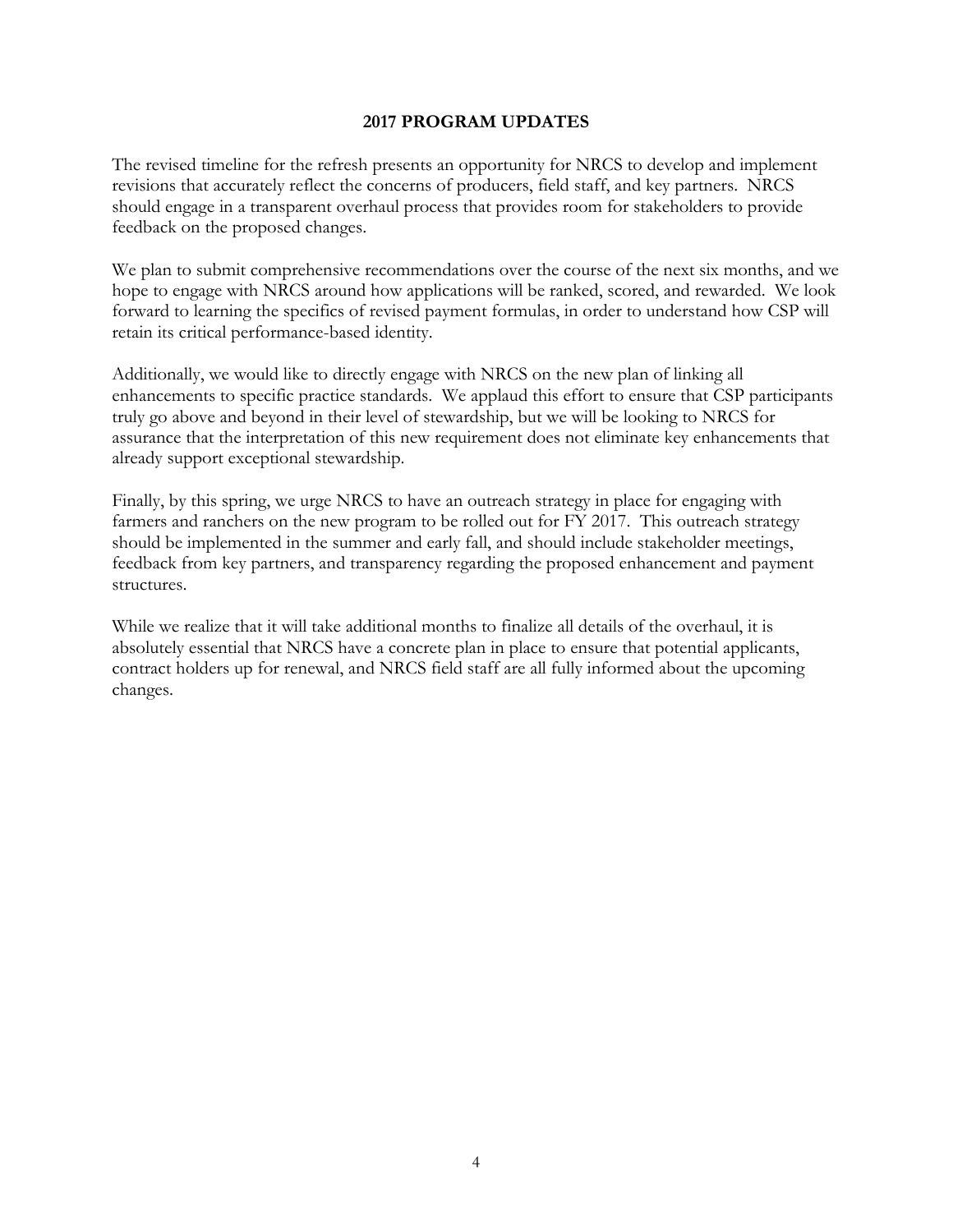## **APPENDIX A Full Proposals for FY 2016 CSP Recommendations**

## **a. Comprehensive Conservation Planning**

The 2014 Farm Bill retained the existing definition of "conservation activity" as including "planning needed to address a priority resource concern." Moreover, the Managers' Statement included important language that clarifies that planning "has an inclusive plain language meaning to encompass, for example, conservation planning. The Managers recognize that in developing a conservation plan, a producer incurs significant costs in time, labor, management, and forgone income." This important clarification authorized NRCS to provide financial and technical assistance for producers who want to undertake comprehensive conservation planning as part of their overall CSP contract. We were distressed that this was not implemented for FY 2015, but believe FY 2016 presents an opportunity to strengthen the inherent linkage between CSP and conservation planning.

Given Congress's clear instruction to provide payments for these types of activities, and the incredibly important role they can play in helping a farmer select the best and most appropriate enhancements for their operation, thereby enhancing the conservation cost-effectiveness of individual contracts and CSP as a whole, we strongly urge the agency to implement this option.

**Recommendation:** Complete the supplement payment option for comprehensive conservation planning in time for the FY 16 sign up, as originally planned. This plan could be modeled after the Conservation Activity Plans (CAPs), which NRCS is currently using in the Environmental Quality Incentives Program (EQIP) that allow producers to get quality plans done through technical service providers.

These CAPs allow producers to get quality plans done through technical service providers; plans which meet NRCS standards. NRCS has been critically short of technical funds for years, and the advantage of CAPs is that financial assistance can be used to pay for technical assistance. The producer benefits because he or she can get a professional plan done quickly; NRCS benefits because some of the workload is taken off the field staff.

We envision a similar offering being available in the CSP. Because the CSP is focused on higher level stewardship and requires both additionality and continual improvement (renewal option), providing producers with a comprehensive conservation planning enhancement would both identify and accelerate the implementation of on-farm conservation activities. We understand that this activity could not become a CSP enhancement within the CMT, but rather would take the form of a separate, additional contract payment for any producer choosing this option.

We also recommend setting a sliding scale payment rate for the contract payment, with a minimum payment of \$1,000 and a maximum of \$3,000. We envision the comprehensive plan covering at a minimum all of the priority resource concerns for a given region, though it would also be sensible for the plan to also cover any additional site-specific resource concerns or resource objectives of the producer. The number of resource concerns addressed in the comprehensive plan would be one factor determining the payment rate, but so too would be the complexity of the farming operation, including the number of crop and livestock species and the number of farming enterprises. In other words, we would base the rate on the complexity of the plan, not the number of acres in the operation.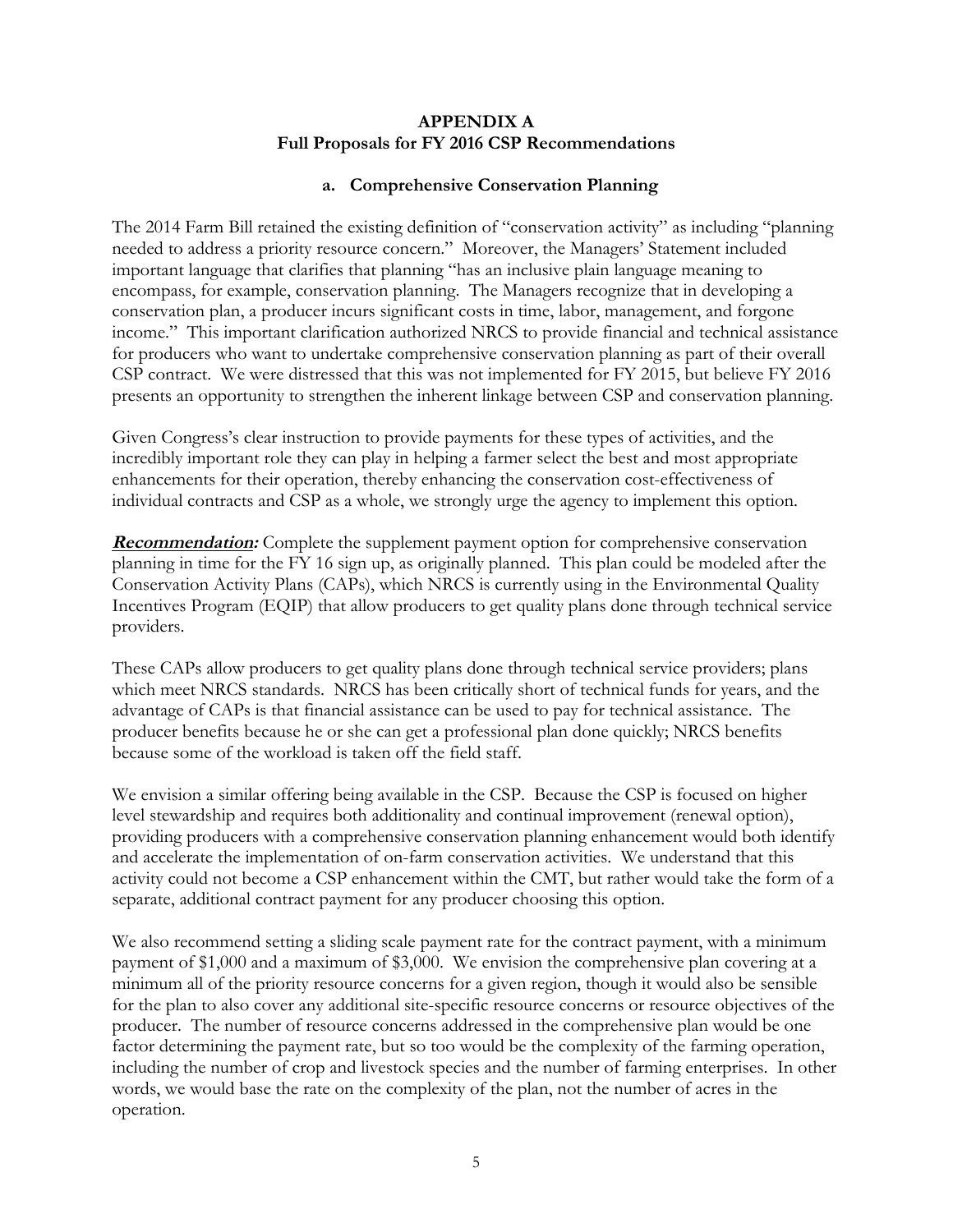### **b. Support Soil Health through CSP Activities and Payments**

Resource-Conserving Crop Rotations (RCCRs) are among the most effective systems for addressing soil health, and we are pleased that NRCS wasted no time implementing the 2014 Farm Bill language that authorizes supplemental payments for producers who adopt or *improve* such systems.

However, providing an appropriate payment rate is imperative to the successful adoption and maintenance of this practice. Under existing authority, "the supplemental payment is set at a rate *needed to encourage a producer to adopt a resource conserving crop rotation* and will be based, to the maximum extent practicable, *on costs incurred and income forgone by the participant and expected environmental benefits*, determined by estimated conservation performance using the Conservation Measurement Tool  $(CMT)$ .

The current \$12 per acre rate for RCCRs is inadequate given that increasing land values, rental values, and costs of inputs continue to place upward price pressure on farm owners and operators. Even the best stewards of the land must ensure that conservation activities remain financially feasible in order to be sustainable, and the agency's decision to reduce supplemental payment rates for RCCRs is inappropriate. The newer rate fails to accurately reflect the value of RCCRs and the costs and forgone income incurred by farmers diversifying their rotations with the addition of resource-conserving crops.

While we do not yet have enhancements data from FY 2015, only 21 producers included RCCRs as part of their CSP contract in FY 2014, clearly reflecting the fact that NRCS lowered the supplement payment rate from \$18 to \$12 per acre

In addition to RCCRs, Intensive Rotational Grazing (PLT16) provides an opportunity for livestock producers to implement practices that offer similar soil health benefits. PLT16 can result in better vegetation and soil conditions, improved nutrient cycling efficiency and water quality, and net carbon sequestration in soil profile. Ranchers should be encouraged to use these and several other grazing-related enhancements for their soil health benefits. Unfortunately, PLT16 enhancement was also infrequently adopted in FY 2014, as only 20 producers included management intensive rotational grazing in their contracts.

**Recommendation:** NRCS should widely promote CSP as the leading program for farmers looking to adopt cover crops, diversify production, and improve soil health, and should strongly encourage the adoption of RCCRs. To help ensure that RCCRs are attractive to farmers, NRCS should increase the supplemental payment rate for adopting or improving an RCCR from \$12 and \$20 per acre, and should increase the ranking and payment credit for actively managing ongoing RCCRs.

For livestock producers, NRCS should highlight and promote management intensive rotational grazing, with robust ranking and payment considerations for the grass-based agriculture equivalent on the animal side to RCCRs on the crop side.

NRCS should reassess and rescore the environmental benefit score for RCCRs and Intensive Rotational Grazing (PLT16) to sufficiently reward the soil health benefits, as well as the intense labor and investment required for these conservation activities.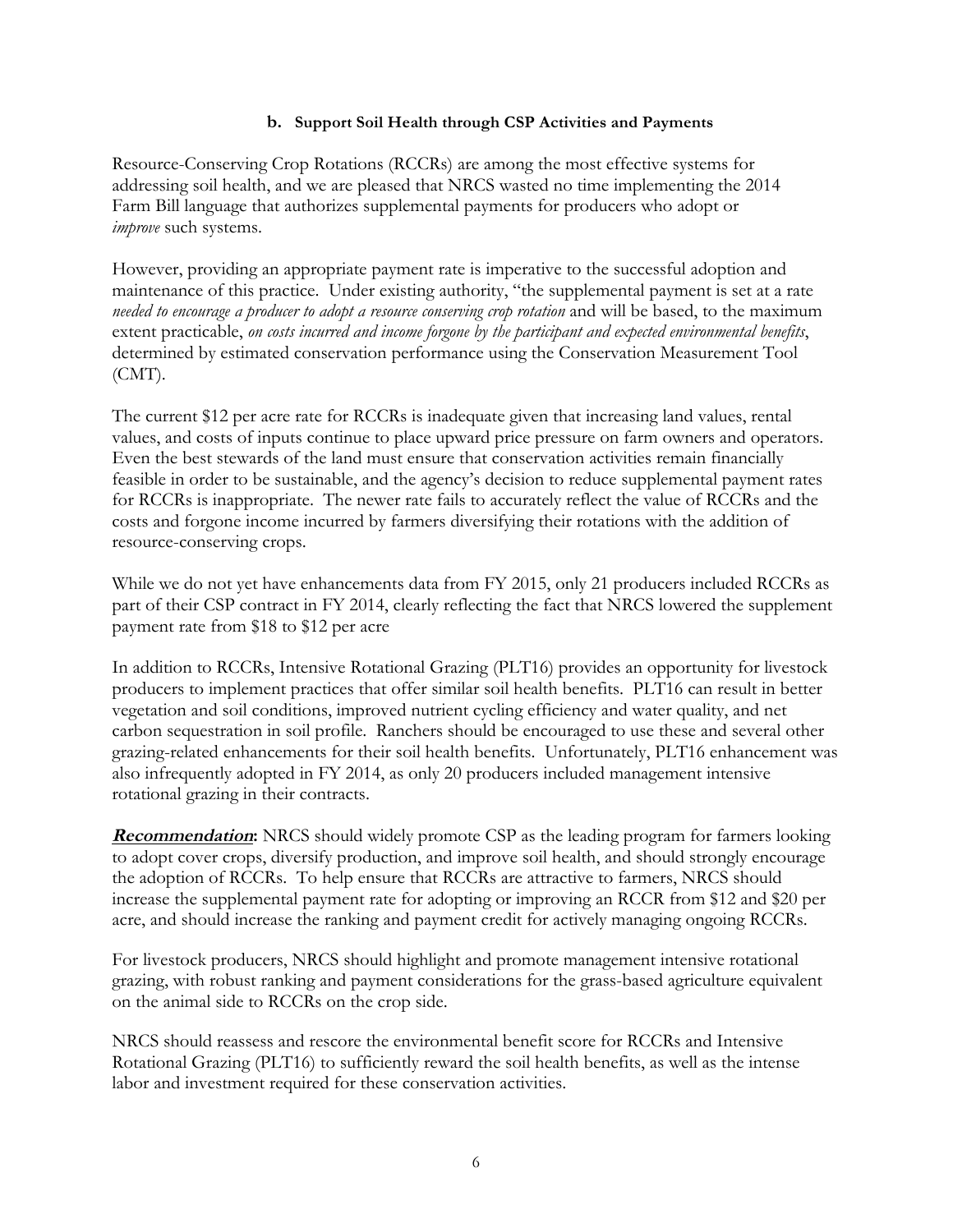## **c. Raise Scores and Payment for Organic Transition**

CSP has enormous potential to service sustainable and organic operations by offering a rich array of conservation activities that are suited to these systems. In particular, transitioning to organic producers face unique conservation challenges, and CSP should provide them with much needed support through conservation practices and technical assistance. Farmers who transition to organic production take on significant costs, yet the organic premium is not yet reflected in their sales during the transition period.

Although CSP does not have a separate pool for organic producers, many organic or transitioning to organic are very likely to have extensive conservation systems already in place at the time of the application. This means that organic and transitioning to organic producers are extremely well suited to participate in CSP, but there is much more that can be done to incentive their participation and support the transition of additional producers to organic production.

Over the course of the past three years (FY 2013 – FY 2015) less than 20 transitioning to organic producers participated in CSP each year, illustrating the lack of incentive for transitioning to organic producers to participate in CSP, despite the clear opportunity that the program offers for these producers. Given that CSP is an advanced stewardship program, it should provide enhancements and incentives that highlight organic and transition options to encourage participation from these groups.

Making a transition to organic cropping or grazing entails a high level of commitment to land stewardship with multiple benefits cited in these enhancements, including soil quality, water quality, wildlife, and livestock health. Two available enhancements are designed to support this transition – Transition to Organic Cropping (WQL20) and Transition to Organic Grazing (WQL19), but unfortunately these activities have been underutilized due to a lack of incentive in recent years.

The scores for these transition enhancements (WQL20 and WQL19) grossly undervalue their conservation benefits. In FY 2015, WQL20 received an environmental benefit score of 25 points and WQL19 received an environmental benefit score of only 20 points. This point system all but assures that the program will be irrelevant for farmers contemplating the dramatic change of transitioning to organic production, despite the huge upsides for environmental performance. While enhancement data is no yet available for FY 2015, the FY 2014 sign-up data illustrates the lack of incentive for organic producers, as only 5 farmers selected WQL20, and there were no contracts that included the adoption of WQL19.

**Recommendation:** NRCS should increase the environmental benefit scores for WQL20 and WQL19 in order to appropriately reward the conservation benefits achieved through organic transition. The current scores grossly undervalue that effort that must be invested through these enhancements, discouraging transitioning to organic producers from participating in CSP. We encourage NRCS to at least double the existing scores for WQL20 and WQL19, and to actively promote the opportunity for transitioning to organic producers to participate in CSP.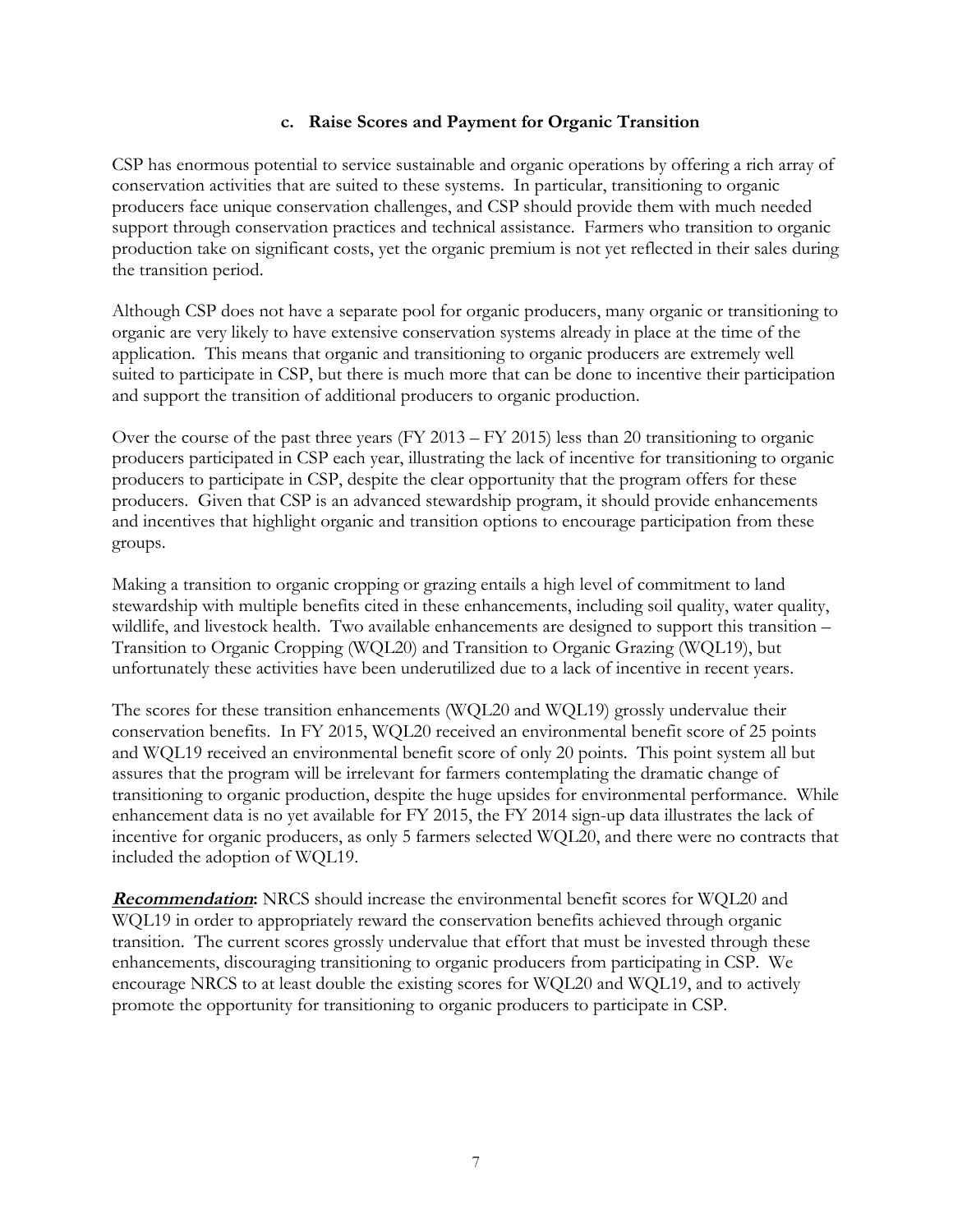## **d. Increase Environmental Benefit Scores for Key Enhancements**

In addition to the organic transition enhancements previously discussed, there are several key enhancements that offer valuable benefits and opportunities for sustainable systems. Unfortunately, many of these enhancements receive environmental benefit scores that are far too low in relation to their conservation benefits and required producer investment. The low scores are reflected in low adoption rates, demonstrating a lack of incentive for the best stewards.

Given that enhancements will undergo a major restructuring for FY 2017, the FY 2016 enrollment period presents an opportunity for NRCS to make the simple adjustment to these enhancements to ensure improved adoption rates and stewardship benefits. The following enhancements currently have scores that are significantly undervalue the corresponding conservation benefits and producer investment:

- Replace Burnings of Prunings, Removals, or Other Crop Residues with Non-Burning Alternatives (AIR03) – The environmental benefits of this practice are considerably higher than the corresponding 8 points would suggest, especially given that prunings may be returned to the soil as mulch or compost, adding additional organic matter to the soil. – *11 contracts in FY14*
- Incorporate Native Grasses and/or Legumes into 15% or more of Herbage Dry Matter Productivity (ANM03) – The multiple benefits of this enhancement include soil fertility, biodiversity, wildlife habitat, food for pollinators, forage quality, quantity, and duration are extensive and should merit an environmental benefit score higher than the 17 points currently awarded. – *24 contracts in FY14*
- Grazing management to Improve Wildlife Habitat (ANM09) This enhancement was only awarded 18 points, which sharply contrasts with other grazing and wildlife practices, such as ANM37, which provide similar conservation benefits. – *26 contracts in FY14*
- On-Farm Forage Based Grazing System (ANM29) This enhancement includes better manure distribution, improved nutrient cycling, soil quality, and energy conservation should merit a higher score than the awarded 16 points. *– 21 contracts in FY14*
- Multi-Story Cropping, Sustainable Management of Non-Timber Forest Plants (PLT22) This enhancement carries multiple benefits including decreased pest outbreaks, decreased pesticide use, and improved water quality. These benefits should be conveyed through a point assignment significantly higher than 10 points. – *12 contracts (PLT05) in FY14*
- Intercropping to Improve Soil Quality and Increase Biodiversity (SQL08) The benefits gained through this enhancement include improved soil quality, water quality, and wildlife habitat and merit a higher score than the 24 points currently awarded. -*11 contracts in FY14*
- Non Chemical Pest Management for Livestock (WQL18) This enhancement provides benefits of animal health and improved water quality, as it also avoids chemical control strategies and incorporates rotational grazing and multi-species grazing to disrupt pest life cycles. Its adoption merits a higher score than 17 points *–12 contracts in FY14*

**Recommendation**: NRCS should reassess that the enhancements listed and consider higher scores to reflect their true conservation benefits and required producer investment for FY 2016.